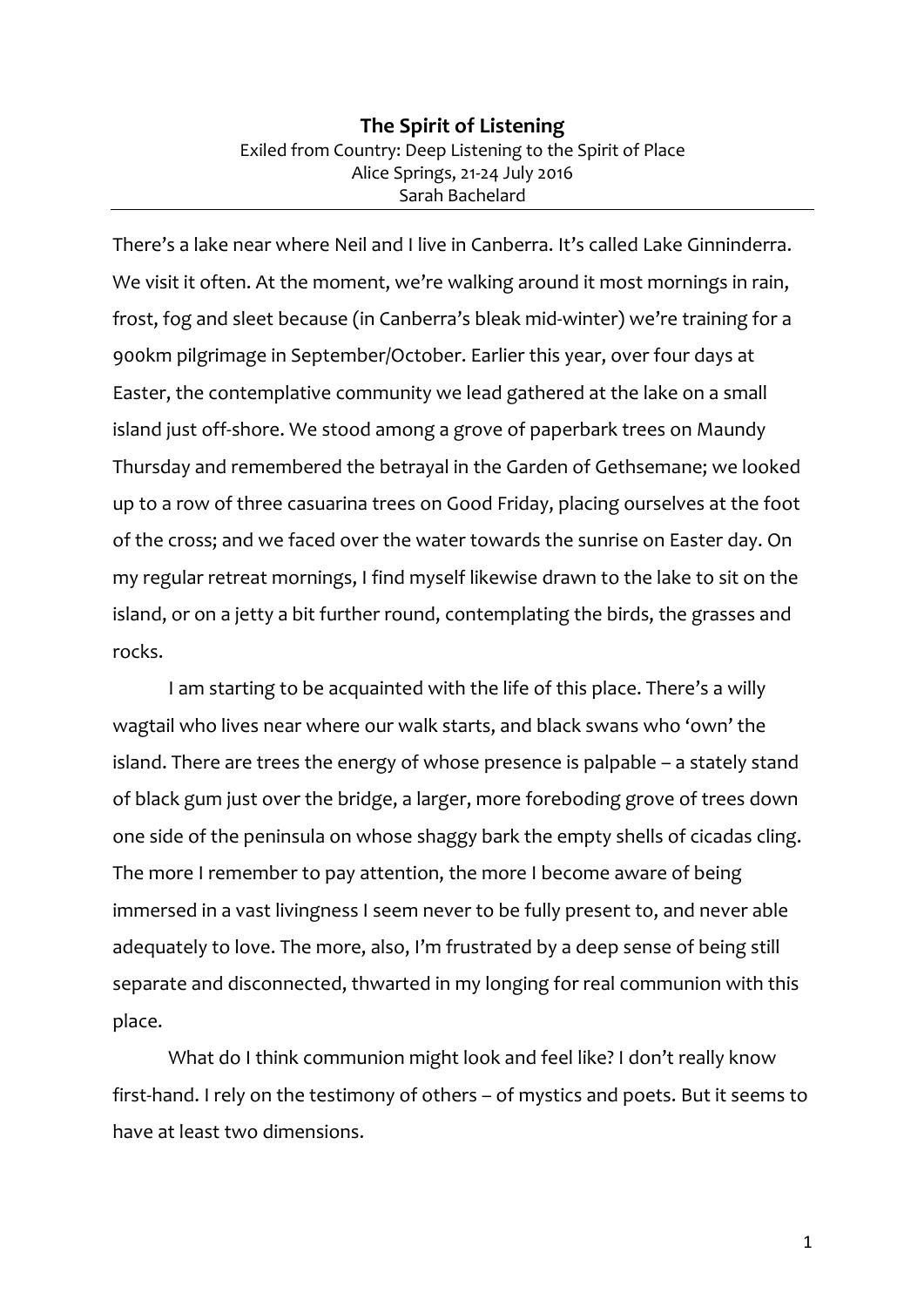One involves seeing the whole in every part. William Blake spoke of seeing

'… a world in a grain of sand, And a heaven in a wild flower, Hold infinity in the palm of your hand, and eternity in an hour'.

Aboriginal artist Emily Kame Kngwarreye also expressed this profound sense of the whole contained in and expressed by every part. She was from Utopia, 230km from here, and one of Australia's foremost artists. I read a report of an interview with her, which said that whenever she was asked to explain her paintings, 'regardless of whether the images were a shimmering veil of dots, a field of "dump dump" dots, raw stripes seared across the surface or elegant black lines, her answer was always the same: "Whole lot, that's whole lot, Awelye (my Dreaming) …"'. She went on to name the various elements of her Dreaming – pencil yam, lizard, grass seed, emu, green bean and yam seed – saying: "That's what I paint, whole lot".<sup>"</sup>

Her vision seems resonant with what Buddhist teacher Thich Nhat Hanh describes as an awareness of inter-being. 'If you are a poet', he wrote, 'you will see clearly that there is a cloud floating in this sheet of paper. Without a cloud, there will be no rain; without rain, the trees cannot grow; and without trees, we cannot make paper. The cloud is essential for the paper to exist. If the cloud is not here, the sheet of paper cannot be here either. So we can say that the cloud and the paper inter-are."

In this vision of the whole, everything is connected to everything else. Nothing can ultimately be separated out from the web of life, and to see one thing truly is to see all that it's related to. This is so for us human beings as well. 'We emerge from an evolutionary process and are biologically linked to the natural

 $1$  Emily Kame Kngwarreye, interview with Rodney Gooch, trans. Kathleen Petyarre [accessed http://www.nma.gov.au/exhibitions/utopia\_the\_genius\_of\_emily\_kame\_kngwarreye/emily\_kame\_kngwarreye/emily\_kame\_kngwarreye/emily\_kame\_kngwarreye/emily\_kame\_kngwarreye/emily\_kame\_kngwarreye/emily\_kame\_kngwarreye/emily\_kame\_kn

<sup>&</sup>lt;sup>2</sup> From *Heart of Understanding* [accessed https://bodhileaf.wordpress.com/2009/05/25/understandinginterbeing/, 22 June 2016].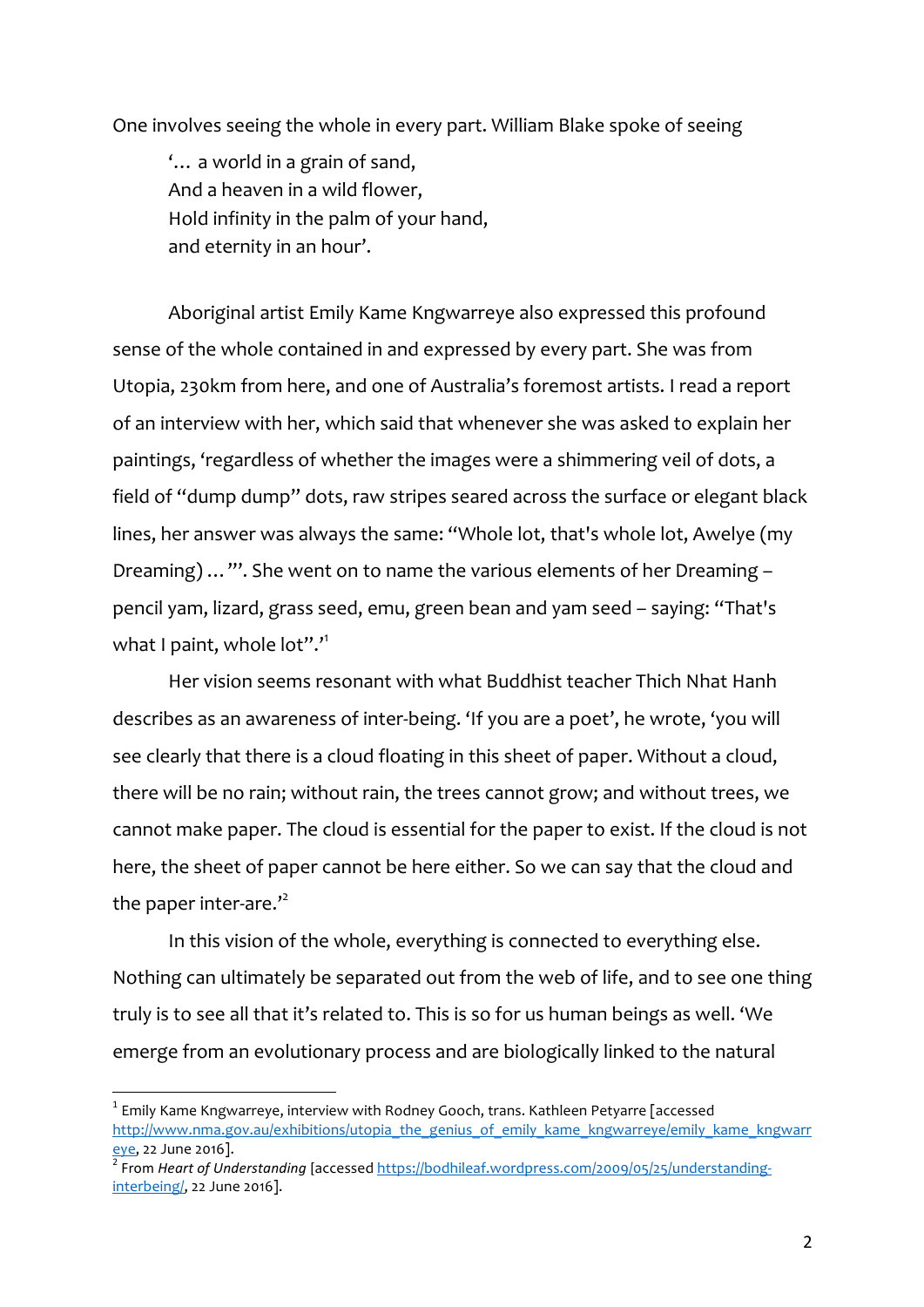world', writes theologian Ilia Delio. 'The same currents that run through our human blood also run through the swirling galaxies and the myriad of life-forms that pervade this planet'.<sup>3</sup> If we have eyes to see, we will truly be able to recognize our inter-being, our communion with all that is. We will know all things (as St Francis did) as our kin – brother Sun and sister Moon, brother Wind and sister Water. This vision makes profound sense to me. I believe it to be true. Yet, yearn as I do, I don't know it deeply for myself. The words of Thomas Merton describe my experience: 'We are already one. But we imagine that we are not. And what we have to recover is our original unity. What we have to be is what we are'. But that seems to be the tricky bit.

There's a second dimension of my yearning for a lived experience of communion, as I walk around our lake teeming with life. It's to do with the rumour that the world speaks to those who have ears to hear. What does it say? 'Whole lot'. It communicates itself. Every part offers itself to be heard, to be known. And just as we can 'miss' the real truth, the real *being* of another person, so it seems we can 'miss' everything else. In his poem, 'As kingfishers catch fire', Gerard Manly Hopkins expresses this sense of reality as profoundly self-revelatory:

Each mortal thing does one thing and the same: Deals out that being indoors each one dwells; Selves – goes itself; *myself* it speaks and spells, Crying *What I do is me: for that I came.*

I'd like to hear more of this radical self-speaking of the life around me. I long to be truly present to, to respect and reverence its independent, mysterious life. And (so the mystics say) if I did, I might also hear something even deeper – the silent voice of the source of all that lives. In the Judaeo-Christian tradition, the energy that creates and sustains all life is imagined as a word – a word which speaks life into existence out of nothing. What exists is a response to this call, and through what exists we can see and hear this deeper reality. The psalmist sings

<sup>&</sup>lt;sup>3</sup> Ilia Delio, *Christ in Evolution* (Maryknoll, NY: Orbis Books, 2008), p.21.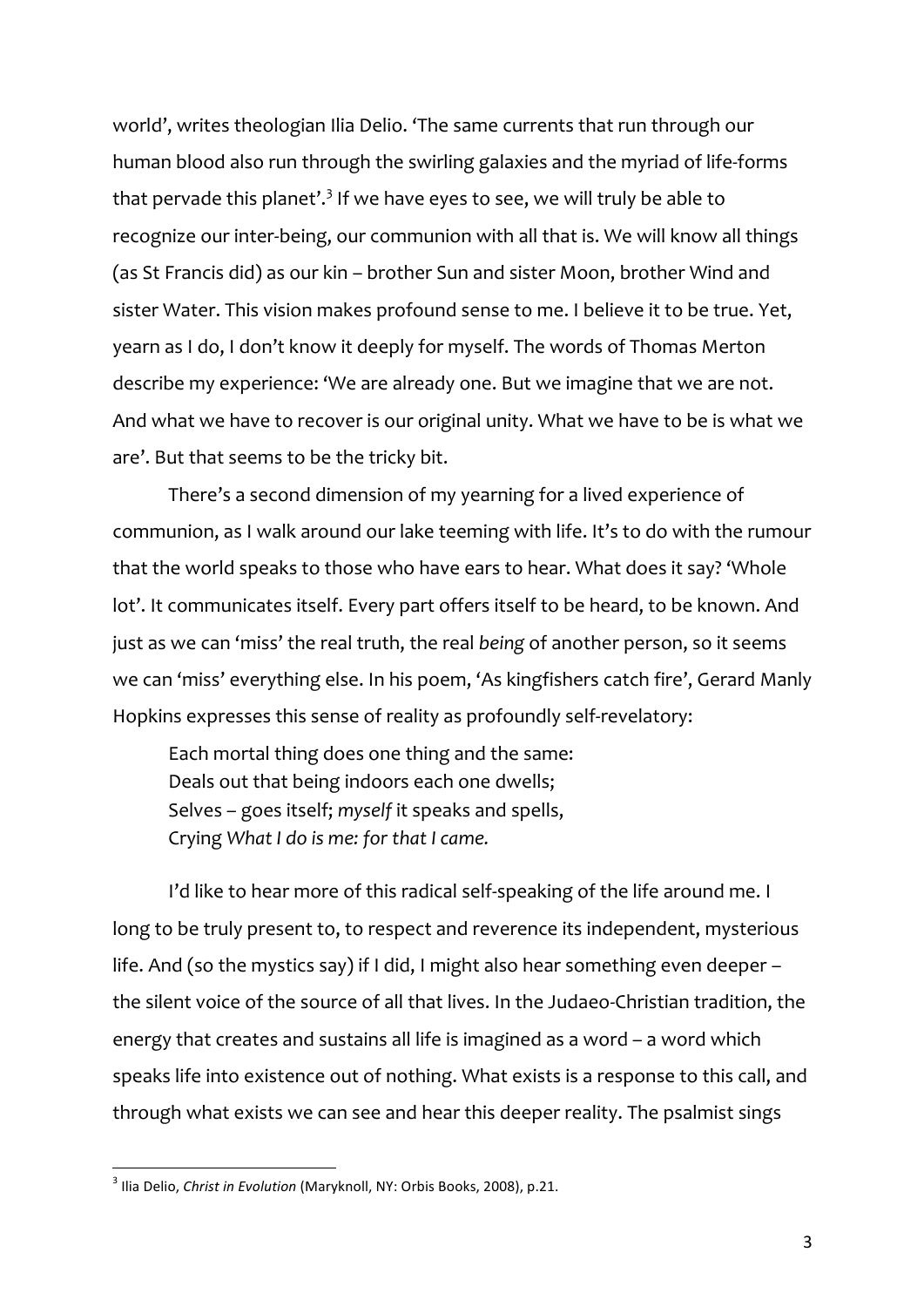that the 'heavens declare the glory of God, and the firmament proclaims God's handiwork'. The 14<sup>th</sup> century Dominican, Meister Eckhart exclaims: 'Apprehend God in all things, for God is in all things. Every single creature is a book about God. Every creature is a word of God. If I spent enough time with the tiniest creature – even a caterpillar – I would never have to prepare a sermon. So full of God is every creature'. Yet once again, I feel myself on the outside of this experience. I believe it, I sense its depth and truthfulness, but I don't *know* it for myself.

To have difficulty realising the radical interconnectedness or oneness of things, to struggle to see and hear the depth dimension of reality, seems a feature of our human condition. Evolutionary biologists and psychologists tell us that the emergence of complex consciousness involves a necessary rupture in our relationship to the whole. We do start out, as a species and individually – you and me – in a state of pre-conscious and undifferentiated union with the world. In the beginning, we have no 'I'. We're not separate from our mothers. Our development involves an emerging sense of ourselves as distinct from others and the world around us. This is the growth of *self*-consciousness.

Some scholars see this as the process portrayed in the myth of the fall in the biblical book of Genesis. Humankind begins in a felt state of union, *un*-selfconscious in the Garden of Eden. In the story, Adam and Eve's being 'tempted' to eat from the tree of the knowledge of good and evil is lamented. Yet without what some have called this '"fall upward" into more complex forms of consciousness' <sup>4</sup> there would be no freedom, no responsibility. According to the wisdom traditions of the world, however, our evolution need not and must not end here. We are called to be reconciled from this necessary dividedness. This is not a return to *undifferentiated* union, but a breakthrough to conscious communion – the dynamic, joyful dance of intimacy and otherness, of being and letting be.

<sup>4</sup> Delio, *Christ in Evolution*, p.20.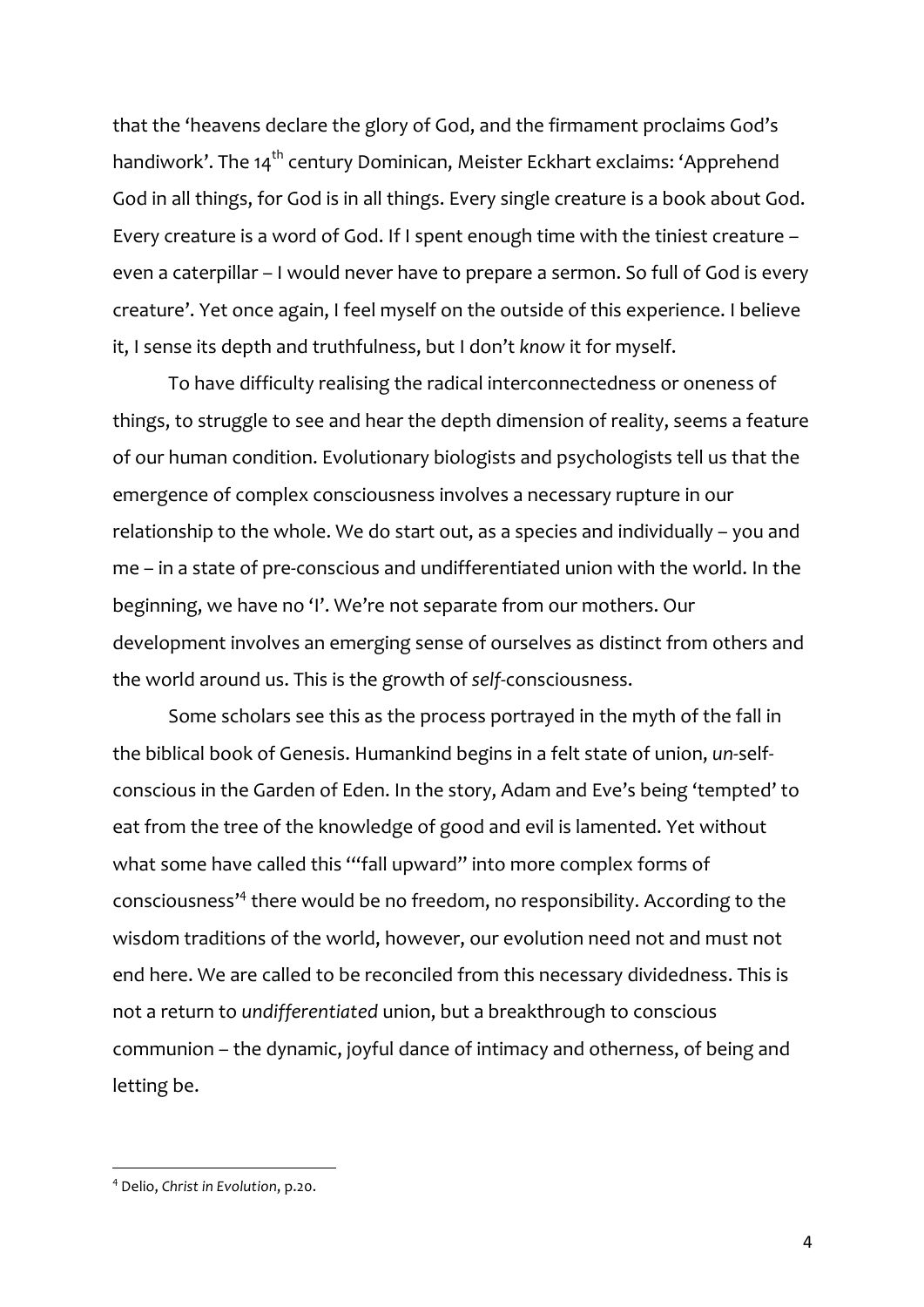So the journey to maturity, the spiritual journey, is about this movement from separateness towards at-onement. Without this reconciliation and reconnection, we remain trapped – both humanly and individually – at a dualistic level of consciousness. 'I' define myself over against 'you', 'us' against 'them', where all too often 'we' are good and right, and 'they' are bad and wrong or at the least not really like us, and so available for our use and exploitation.

Which brings me to our contemporary situation. As David pointed out last night, Western culture, particularly in the modern period, has been characterized by a strongly dualistic consciousness, with seemingly little awareness of the need to undertake the reconciling journey and few resources for enabling it. In the process, we have inflicted terrible suffering on those we've failed to recognize as subjects like ourselves, and to whose cries we have been profoundly deaf: the indigenous people of this country; the land itself. Now at last, in the ecological and social crises of our time, the destructive consequences of this way of being are felt by many white Australians as well.

So where to, from here? There's nothing like a time of crisis to help you realize you've gotten to the end of a way of being. More and more white Australians are realising that what's needed for true reconciliation with indigenous Australians, with the natural world, and ultimately with our own divided selves, is no less than 'a shift in the structure of consciousness'. As David said: 'The ecological revolution will stall until such time as the global mind experiences a *metanoia*, conversion or transformation.'

Of course, we can and must engage with issues of law and policy – regulating agribusiness and mining, promoting renewable energy, reforming social frameworks that perpetuate racism, poverty, exclusion, and so on. But if not accompanied by a deeper shift in our very way of seeing and being-in-relation, these actions remain merely instrumental and so essentially alienated and alienating. It's the difference between someone who is willing to care for your immediate, bodily needs and someone who cares for you, who 'sees' you.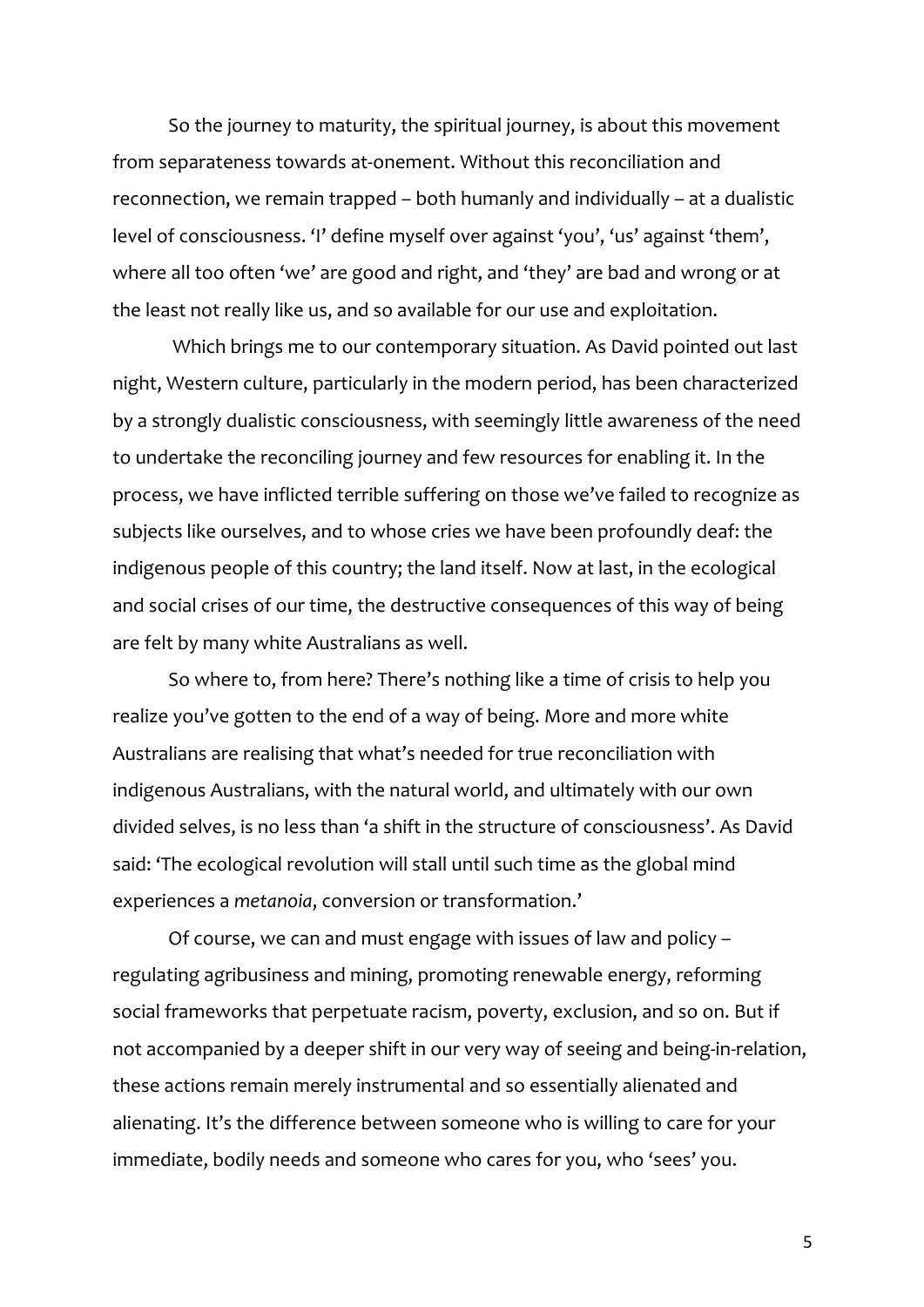*Namaste*. And this is all the difference in the world. It's not just about what we *do* to each other and the land, but how we are *related* to each other and the land.

This gathering is at its heart, I think, about naming the necessity of this shift from dualistic to unitive consciousness and opening ourselves to it, growing towards it. Because, as I've already said, it's not enough merely to *believe* in our inter-relatedness, to be convinced that we are indeed brothers and sisters in the web of life. If we are to participate deeply in the healing of things, we need more fully to realize this truth in our own experience, to deepen our capacity to know and live from it. And this is a matter of practice – the contemplative practice of deep listening.

### **The Spirit of Deep Listening**

We are incredibly fortunate to have with us presenters who'll be leading us in this kind of practice over the next two days, guiding us with their wisdom and lived experience of it. So, in this last part of my talk, I want simply to offer some preliminary thoughts about what the practice of deep listening requires of us, which I hope will contribute to our entering in.

#### *Poverty of Spirit*

I think a first essential disposition for deep listening is poverty of spirit.

It's so easy, in this kind of context, to make of our practice a project – an enterprise we're going to be 'good' at, the movement beyond dualistic consciousness something we're going to achieve. And right there, rather than creating space for the other, we are *full* of ourselves. We're consumed by our plans, ambitions, our self-evaluation and self-consciousness. How will we *hear* anything else?

If I want to listen deeply, I must become silent and still – and on the inside, as well as the outside. I must be emptied rather than full of myself, sitting lightly to what I think I already know – about you, about land – in order to be open to the surprise and otherness of the other. This process of self-emptying, cultivating a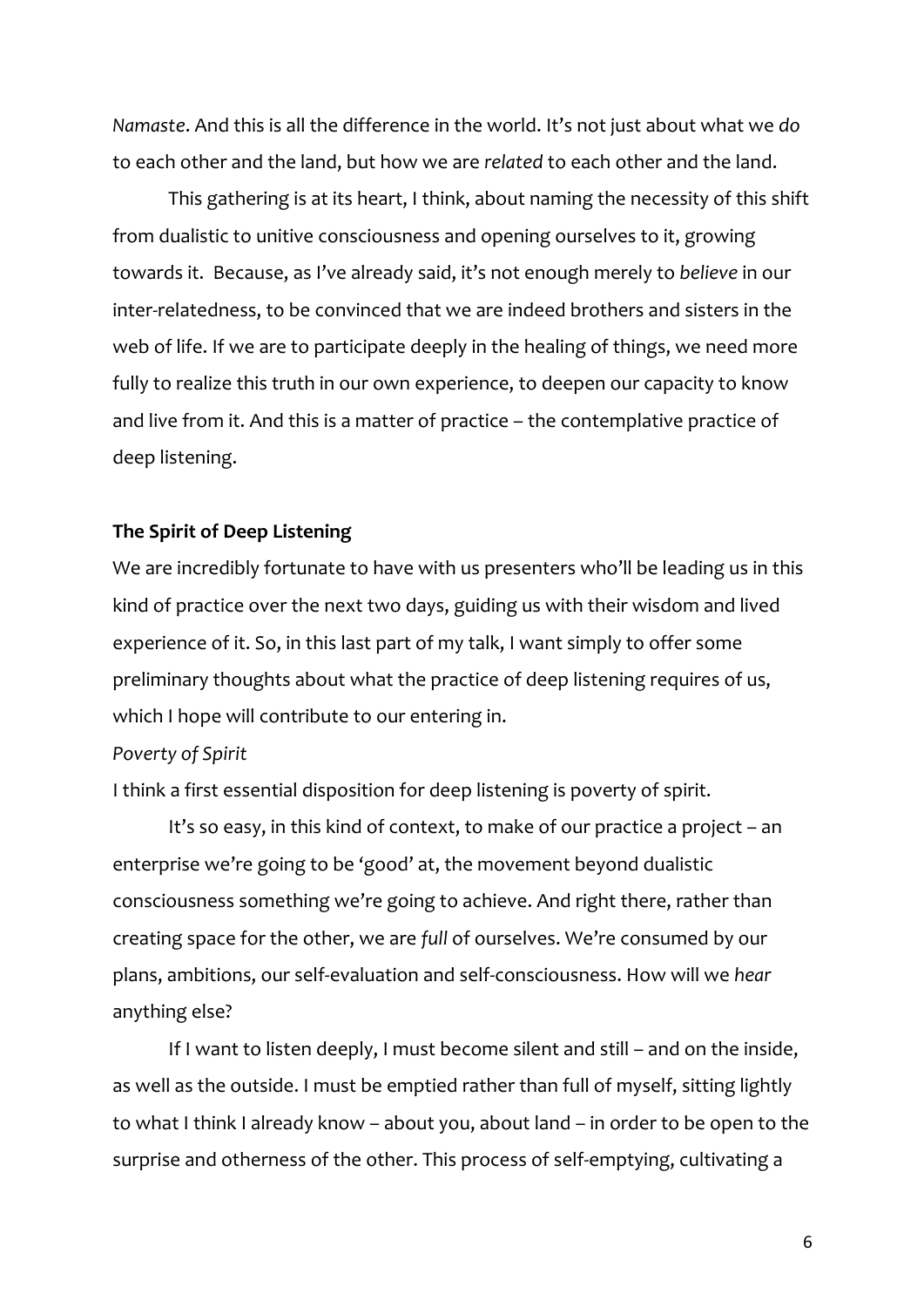spacious interior silence, is not easy. We can't just decide to empty ourselves of ourselves by an act will. We might sincerely want to get out of our own way, to open ourselves humbly and simply to what is not us. But we are largely possessed by what Rowan Williams calls our 'self-oriented, acquisitive habits of mind'. This means that poverty of spirit and real humility, can only be lived into by means of practices or experiences that displace the ego-ic self.

Listening is itself such a practice. So is silent meditation, in which we intentionally let go all our thoughts – again, and again, and again. And then there are those life experiences which provide what Parker Palmer describes as moments of 'unintentional contemplation': experiences of failure, disillusionment and humiliation. These can bring us to the same emptied out place as an intentional contemplative practice since, at times of profound failure, our old ways of being, seeing and imagining life collapse. We undergo the felt experience of getting to the end of our own resources and any illusion that we can 'take it from here'. We are brought to the ground.

We usually resist getting to this place of poverty with all our might. But paradoxically, it is blessing – 'blessed are the poor in spirit', Jesus says, for theirs is the kingdom of God. In the spiritual life, poverty of spirit is always the place of transformation – because it's when we finally get to the end of ourselves, of our self-sufficiency … often exhausted and deeply sad, with a sense of failure and even hopelessness – it's there that something happens. Call it grace, call it God. Laurence Freeman has said: 'If we want to understand poverty of spirit we have to accept it as the reaching of the boundaries of our being and our capacity, and finding we are unable to go further by ourselves'.<sup>5</sup> Yet he continues: 'Poverty of spirit is a "grand poverty" because when we have touched this boundary of being

<sup>5</sup> Laurence Freeman, *Light Within: Meditation as pure prayer* (Norwich: Canterbury Press, 1986 and 2008), p.76.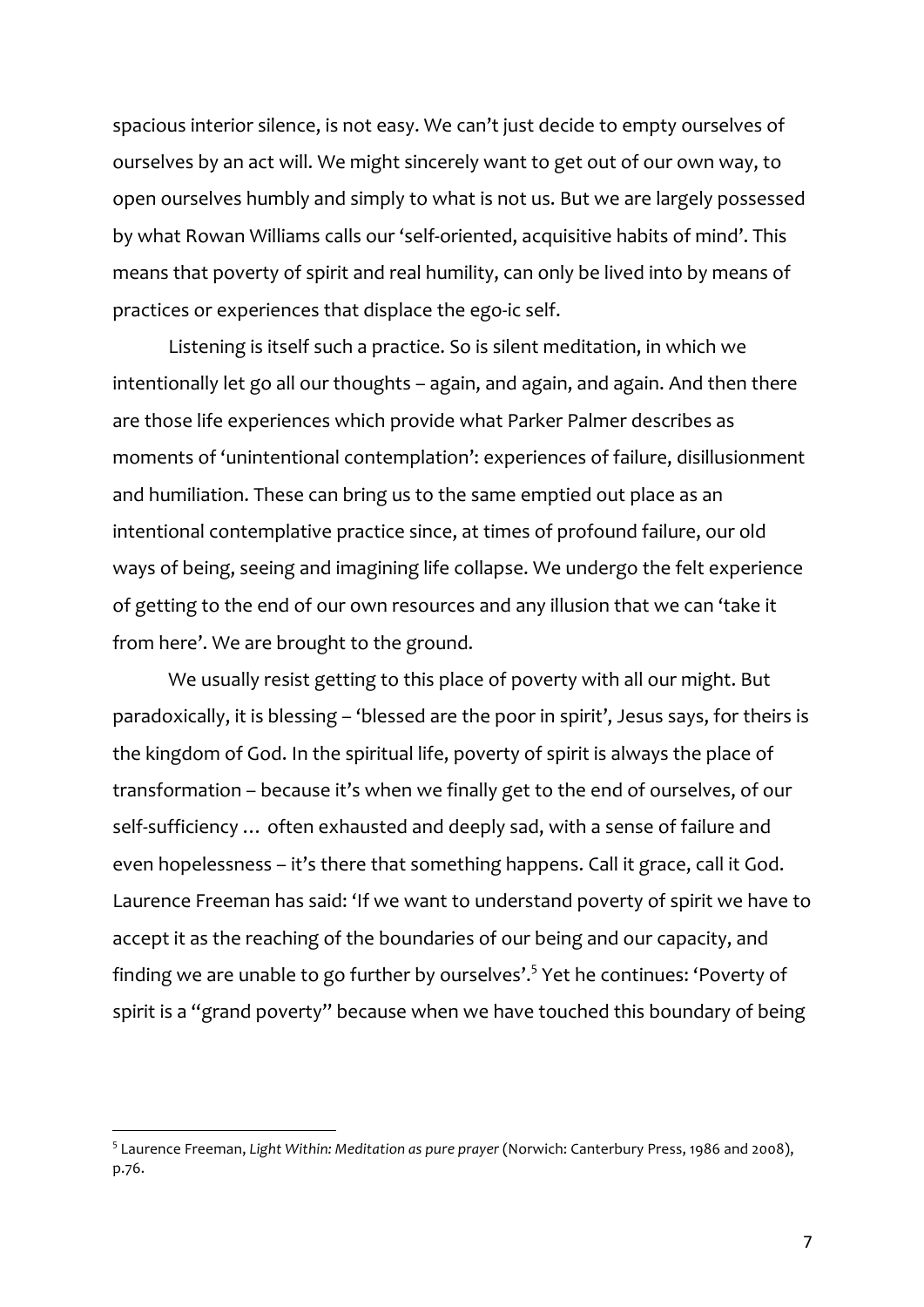…, it surprisingly recedes and marvelously our being expands. That is the resurrection'.6

It seems to me, that if we let ourselves really be present to our situation – if we touch into our sorrow and bewilderment, our overwhelm at the magnitude of the world's need – we will all experience this poverty of spirit. We have been disillusioned; we are failing; we don't know how to right the wrongs of our history; we don't know how to be healed of our collective wounds; we are stuck, enmeshed in destructive ways of life, and unable to liberate ourselves. The good news is that this felt sense of our poverty opens and empties us. If we want to practice deep listening, we can start from here.

### *Attention*

A second essential disposition for deep listening is attention, the willingness and deepening capacity to pay attention to what is not me.

What's difficult about this is that the energy of our consciousness is usually turned inwards. It is centripetal. Other-directed attention turns this centripetal energy from self-centred compulsion to awareness of another. Iris Murdoch described such a shift in consciousness occurring for her when she looked out of the window one day 'in an anxious and resentful state of mind, oblivious of my surroundings'. Suddenly she observed 'a hovering kestrel. In a moment everything [was] altered. The brooding self ... disappeared. There is nothing now but kestrel'.7

Importantly, this other-directed attention has a particular quality. 'Most often', Simone Weil noted, 'attention is confused with a kind of muscular effort'. If you say to students: '"Now you must pay attention"', you see them 'contracting their brows, holding their breath, stiffening their muscles. If after two minutes

<sup>6</sup> Freeman, *Light Within*, p.76.

<sup>7</sup> Iris Murdoch, *The Sovereignty of Good* (London: Routledge, 1970), p.84.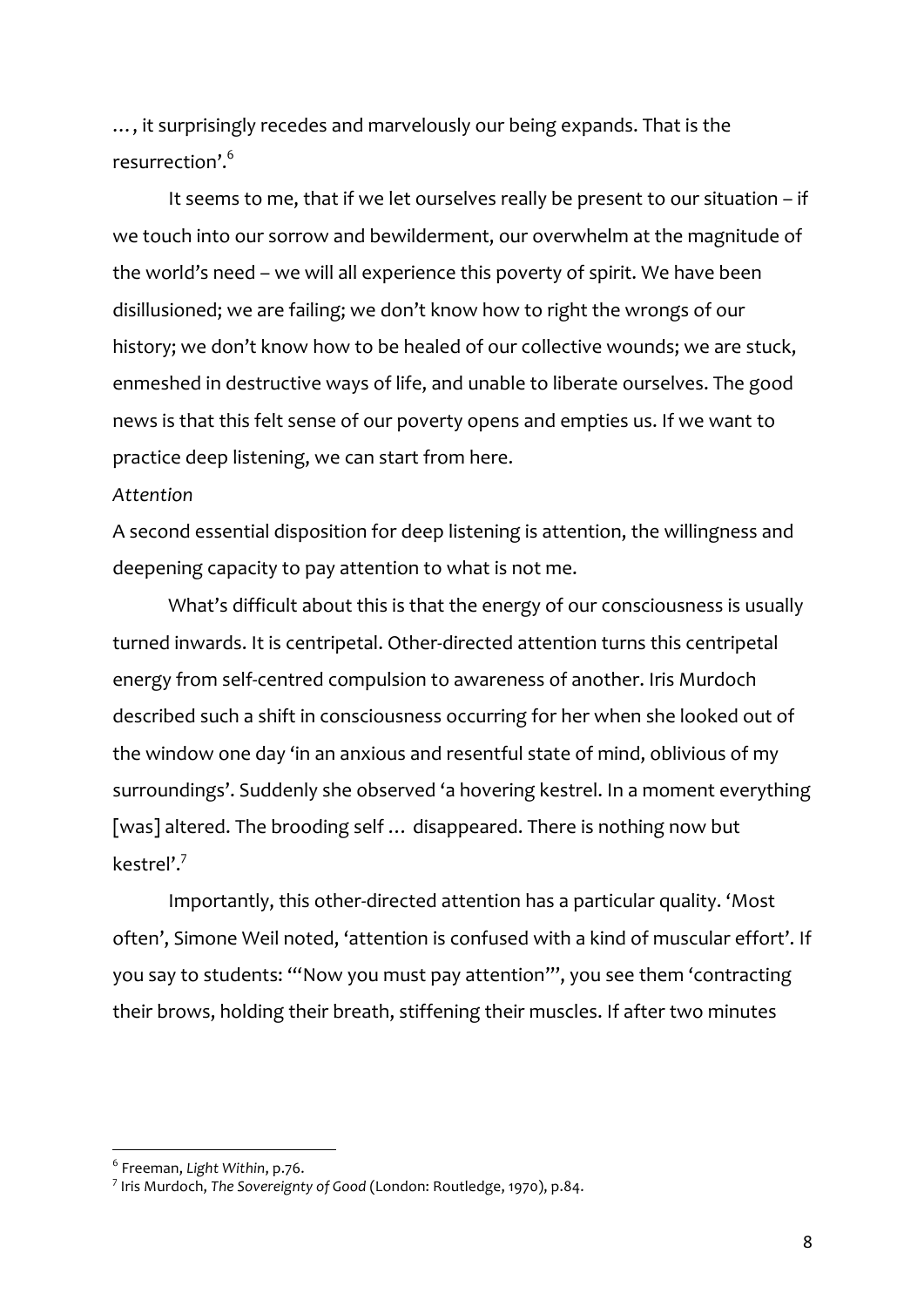they are asked what they have been paying attention to, they cannot reply … They have not been paying attention. They have been contracting their muscles'.<sup>8</sup>

The attention that is intrinsic to deep listening is not fierce, effortful concentration. It involves non-grasping awareness, the mind and heart nonanxious enough to let reality be, awake enough to let it reveal itself. A friend of mine describes it as a kind of 'middle' voice – both active and intentional, and yet passive and at rest. This attention is a form of receptivity, even hospitality. In Scripture, it is called 'beholding'.<sup>9</sup> Poet Mary Oliver understands it as

… the doorway into thanks, and a silence in which another voice may speak.

### *Responsibility*

And finally, a third disposition involved in the practice of deep listening is responsibility or answerability.

To listen for the voice, the call, the reality of another implies that we might hear something. And once we have heard … then what? Especially if what we hear is painful or inconvenient or asks something of us, then what?

To hear and then attempt to unhear cannot be done except on pain of denial and bad faith. When the people and priests of Israel wished not to receive the word of the Lord which exhorted them to justice through the prophet Zechariah, we're told they 'refused to listen, and turned a stubborn shoulder, and stopped their ears in order not to hear. They made their hearts adamant in order not to hear the law and the words that the Lord of hosts had sent by his spirit through the former prophets' (Zech. 7: 11-12).

<sup>8</sup> Simone Weil, *Waiting on God*, trans. Emma Craufurd (London: Fontana Books, 1969), p.70. John Barton similarly identifies 'two different ways of "paying attention". One involves straining every nerve to concentrate on something … . The other is a matter of having a habit of being aware of things that are not ourselves'. John Barton, Foreword, Maggie Ross, *Writing the Icon of the Heart: In Silence Beholding* (Oxford: The Bible Reading Fellowship, 2011), p.8

<sup>9</sup> Ross, *Writing the Icon of the Heart*, p.11.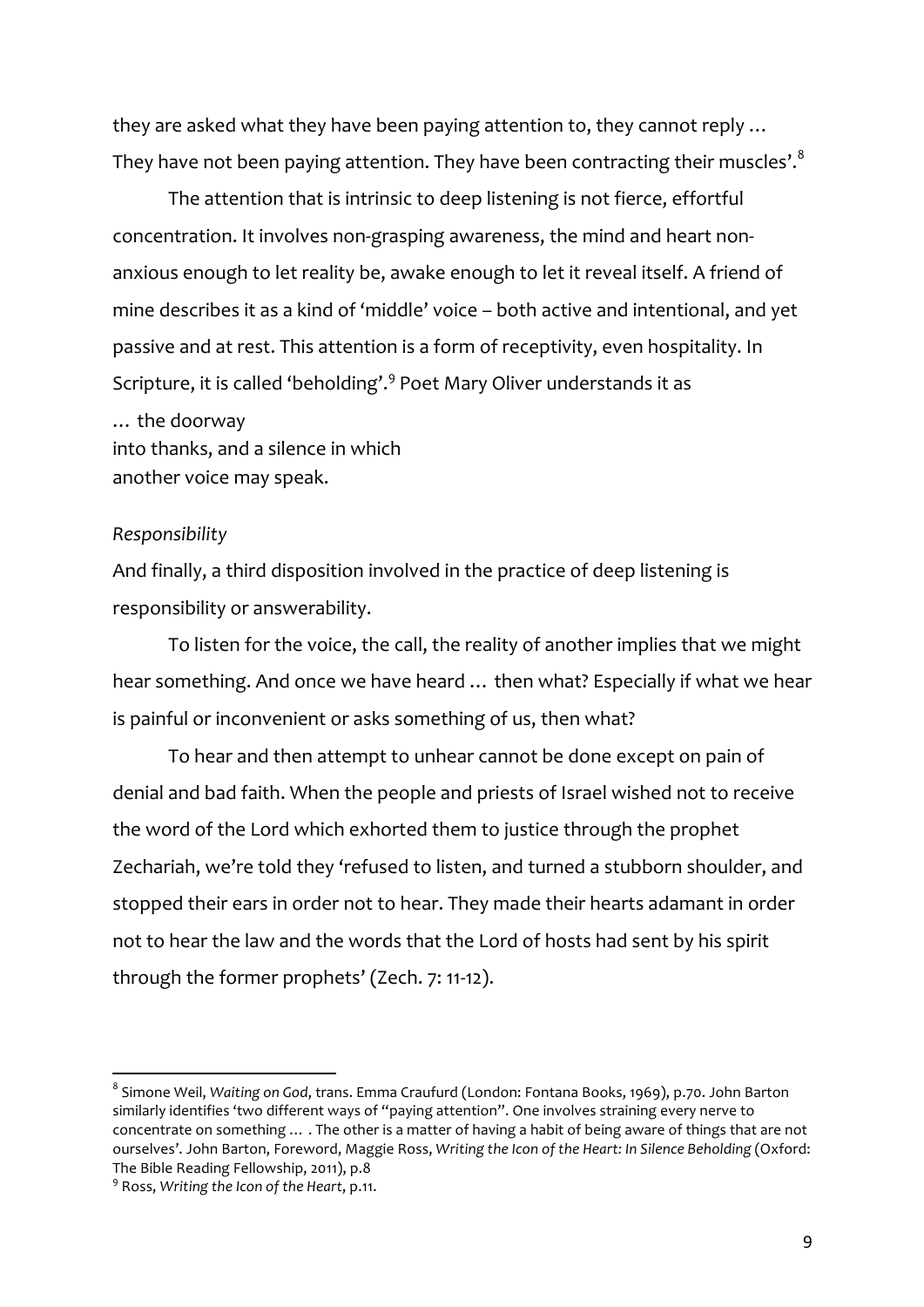Notice all those active verbs – *refusing* to listen, *turning* a stubborn shoulder, *stopping* their ears, *making* their hearts adamant. That's a lot of energy to block out what they'd rather not know. And it didn't help them in the end. Their deliberate deafness is said to have provoked an answering deafness from God: 'Just as, when I called, they would not hear, so, when they called, I would not hear, says the Lord of hosts'. (Zech. 7: 11-13). So the text continues, they were scattered among the nations and 'the land they left was desolate, so that no one went to and fro, and a pleasant land was made desolate' (Zech. 7: 14). Injustice wreaking desolation on the land: it reads like a 6<sup>th</sup> century BCE version of An *Inconvenient Truth*. We too live in a community which is expending a lot of energy blocking out the painful truth of things, and within an economic system premised on bad faith.

If we embark on a practice of deep listening, then, we must be responsive to and answerable for what we hear. This may not be easy. It hurts to hear earth crying, to see the desolation of the dispossessed. Sometimes it feels more than we can bear. Especially when we don't know how to help, when we're overwhelmed and despairing, we struggle to remain present, to give our attention to what needs to be listened and heard into even deeper speech. Because mostly what's needed in the first instance is not a rush to premature so-called 'solutions', desperately, often violently, imposing my will and preconceived ideas in order to ameliorate my discomfort. Rather, it's the willingness to 'be with' what is, as it is, bearing witness, receiving, patiently discerning what might truly serve and the nature of my participation in that. The disposition that's called for is the vulnerable and open-ended availability of those who answer simply: 'Here am I'.

# **Conclusion**

So – poverty of spirit, attention, responsibility. These are intrinsic to the practice of deep listening. Most of us struggle to enact them – to varying degrees we are full of *ourselves*, distracted, inclined to denial or grasping after easy answers. Yet